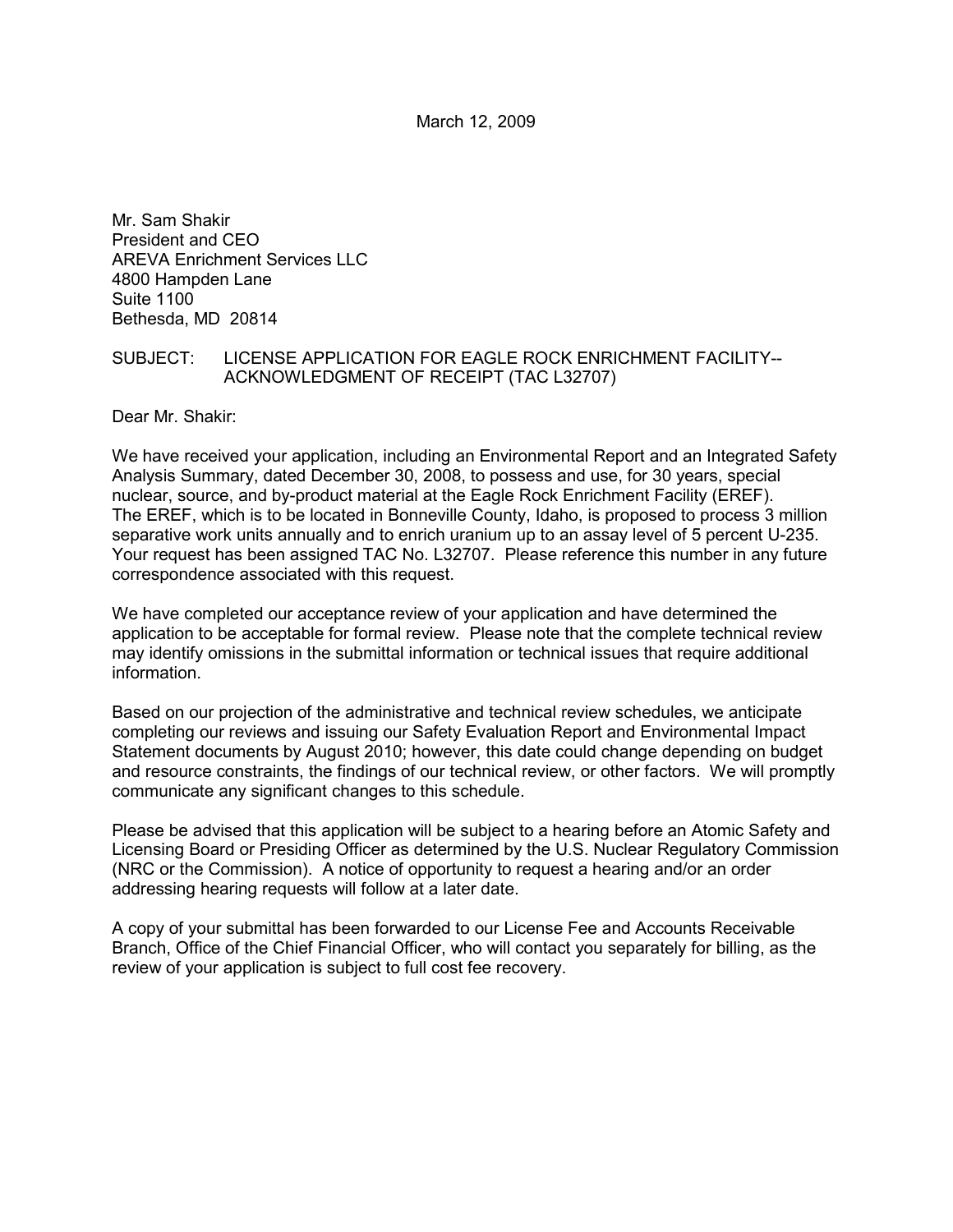In accordance with Title 10 *Code of Federal Regulations* 2.390 of the NRC's "Rules of Practice," a copy of this letter will be available electronically for public inspection in the NRC Public Document Room or from the Publicly Available Records component of the NRC's Agencywide Documents Access and Management System (ADAMS). ADAMS is accessible from the NRC Web site at http://www.nrc.gov/reading-rm/adams.html (the Public Electronic Reading Room).

If you have any questions regarding this matter, please contact me at (301) 492-3110 or by email to breeda.reilly@nrc.gov.

Sincerely,

## **/RA/**

 M. Breeda Reilly, Project Manager Advanced Fuel Cycle, Enrichment, and Uranium Conversion Branch Special Projects and Technical Support Directorate Division of Fuel Cycle Safety and Safeguards Office of Nuclear Material Safety and Safeguards

Docket No.: 70-7015

cc: Mr. Stan Day Acting Licensing Lead – AES Eagle Rock Enrichment Facility AREVA NP, Inc.

 Mr. James R. Curtiss, Esq. Curtiss Law